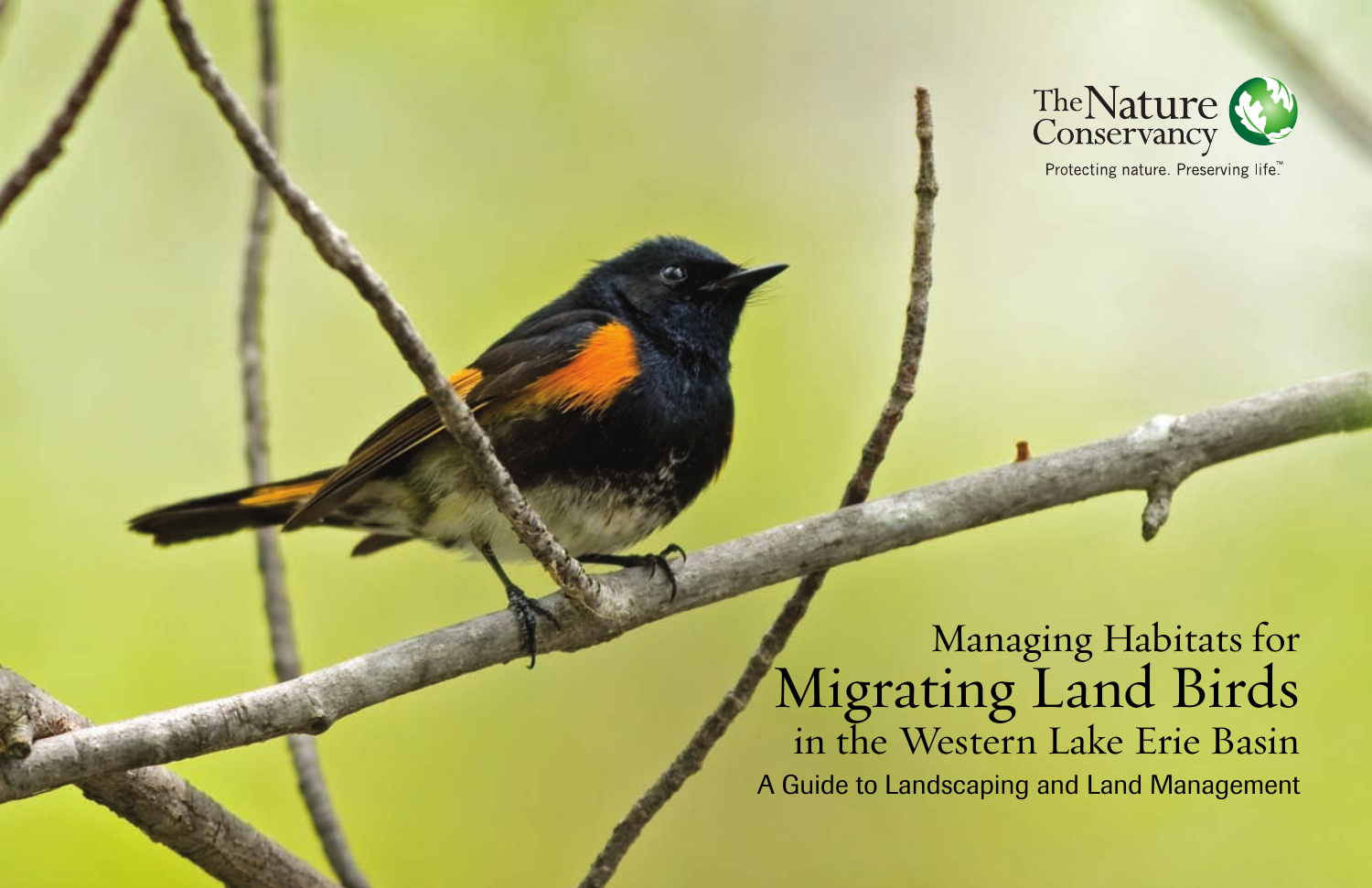

Gerard M. Anderson © DTE Energy

*"Because birds such as bald eagles, peregrine falcons and great blue herons find our facilities especially important as stopover sites during migration and as year-round habitats, we support a variety of avian programs. Twelve of our facilities are certified wildlife habitats and*

# *four of our facilities are within the Detroit River International Wildlife Refuge. We are committed*

*to our role as environmental stewards. It's our responsibility and it's the right thing to do."*

— **Gerard M. Anderson,** President & COO, DTE Energy

Cover Photo: American Redstart © Gerald D. Tang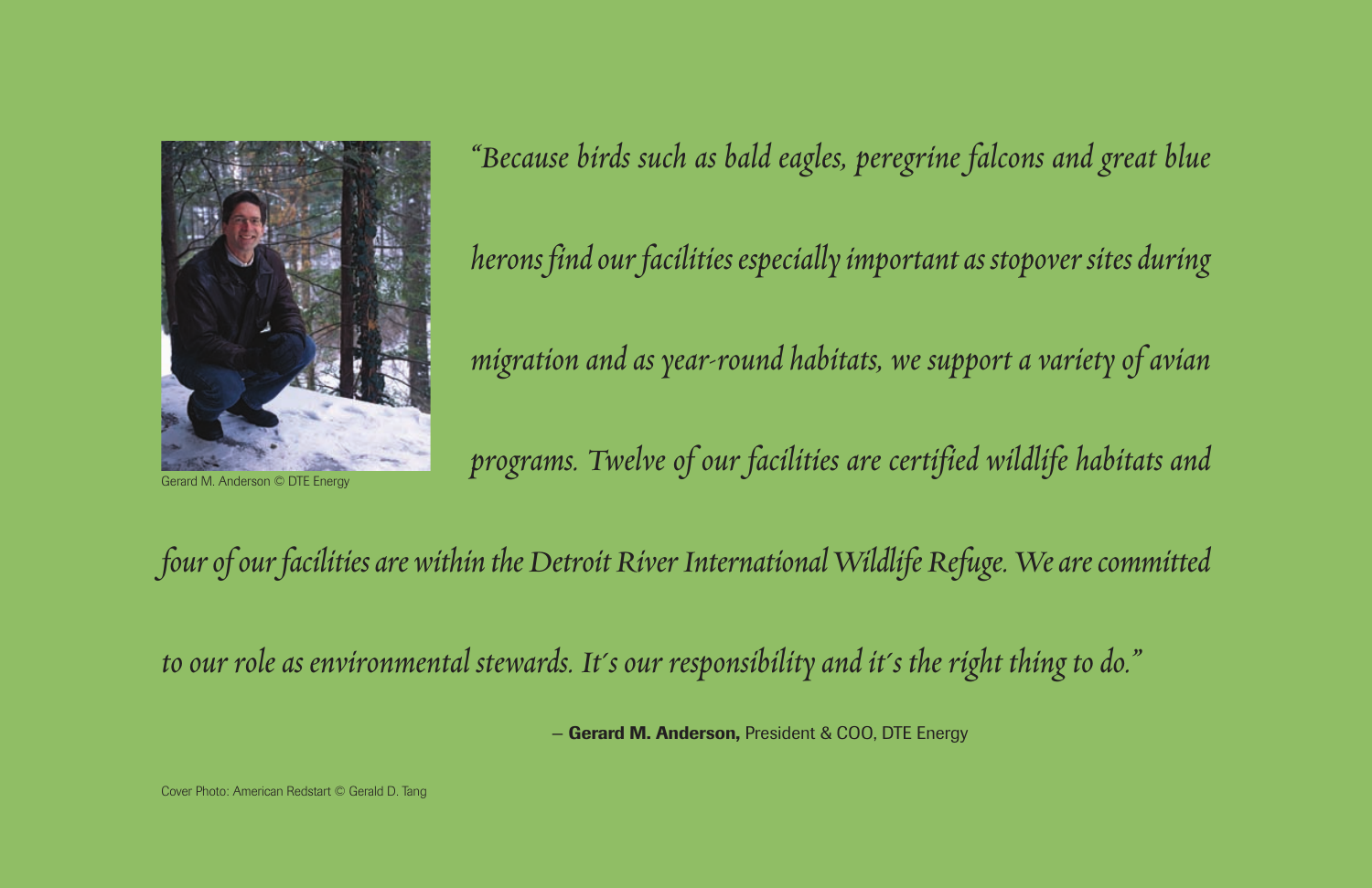## CRITICAL HABITAT FOR MIGRATORY BIRDS



Scarlet Tanager © Peter S. Weber/On Silent Wings

This is a practical guide describing how private landowners and managers of corporate lands, city parks and other public areas can manage habitats to assist birds as they migrate through the Great Lakes region, especially around Lake Erie. Protecting habitat in the Lake Erie watershed will fill critical stopover needs of migratory birds because little of the natural landscape remains in this region.

This guide focuses on land birds because populations of many species are declining, yet millions of birds travel through the western Lake Erie basin during spring and fall. We encourage you to adopt these landscaping and land management suggestions so that the birds have safe harbor and can pass successfully through the Lake Erie region. Latin and common names of plant species are listed on page 16.

This information complements existing bird habitat management guidelines:

- Migrating waterfowl (U.S. Geological Survey publications)
- Shorebirds—Management for breeding and migrating shorebirds in the Midwest (USFWS)
- Species Management Abstract—North American shorebirds (The Nature Conservancy) [\(conserveonline.org/2001/07/m/en/noamshor.doc\)](http://conserveonline.org/2001/07/m/en/noamshor.doc).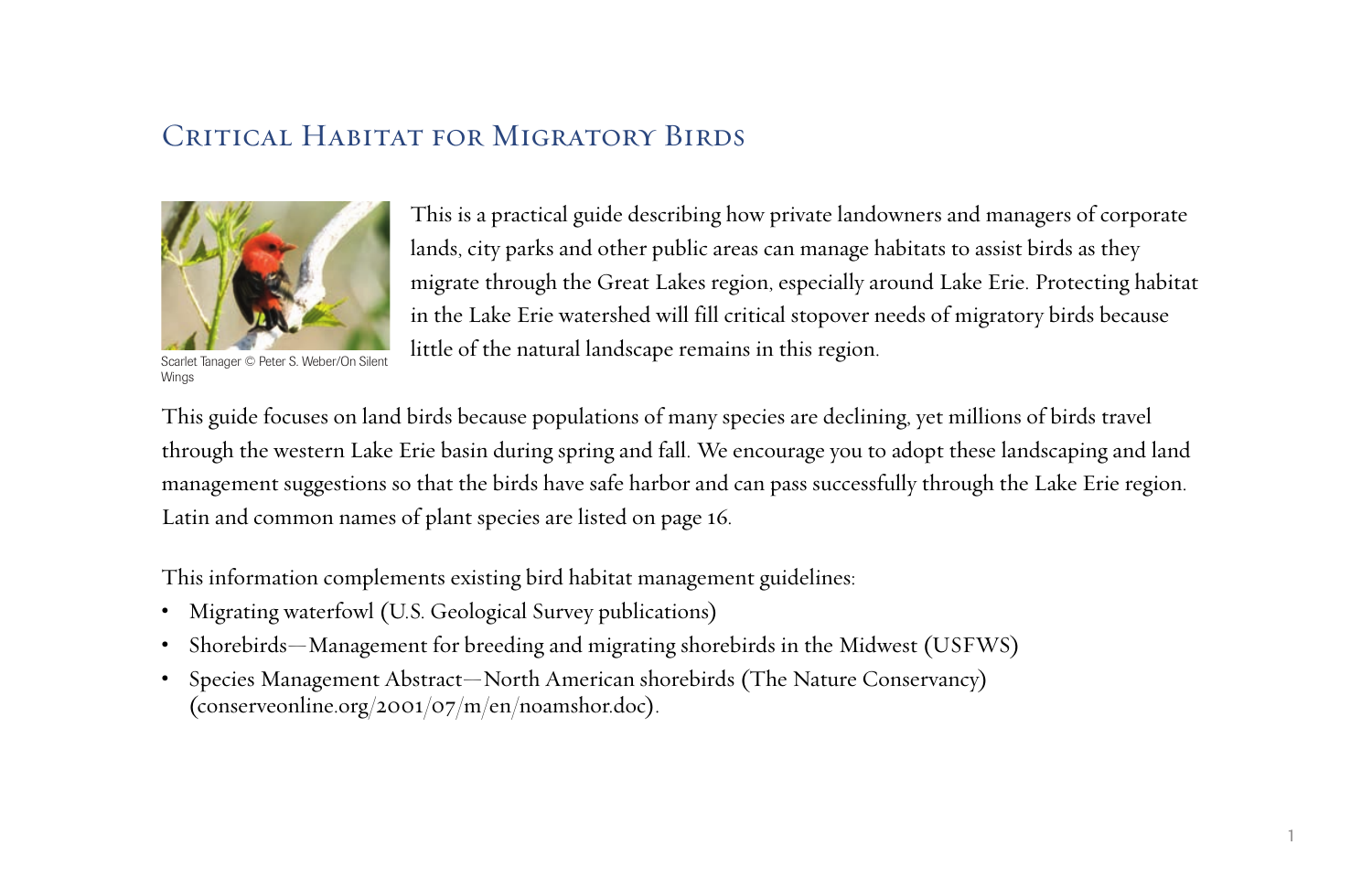## Common Questions about Bird Migration and Land Management



Rose-breasted Grosbeak © Betty Darling Cottrille

#### **What is a Migratory Bird?**

Migratory land birds, which include birds as diverse as hawks, owls, hummingbirds, flycatchers, warblers and finches, regularly migrate between summer breeding grounds and non-breeding wintering areas. During migration, they must stop to feed and rest at what are known as stopover sites, the bird equivalent of overnight stays at motels on long road trips. Migratory birds, many weighing less than half an ounce, travel hundreds to thousands of miles between breeding and wintering areas and must use several stopover sites along the way. Scientists estimate that it takes birds 20-40 days or more, depending on weather, to travel 1,500 miles during spring migration. Peak spring movement of land birds in the Lake Erie watershed is April and May. In the fall, large numbers of migrating birds pass through from late August through October.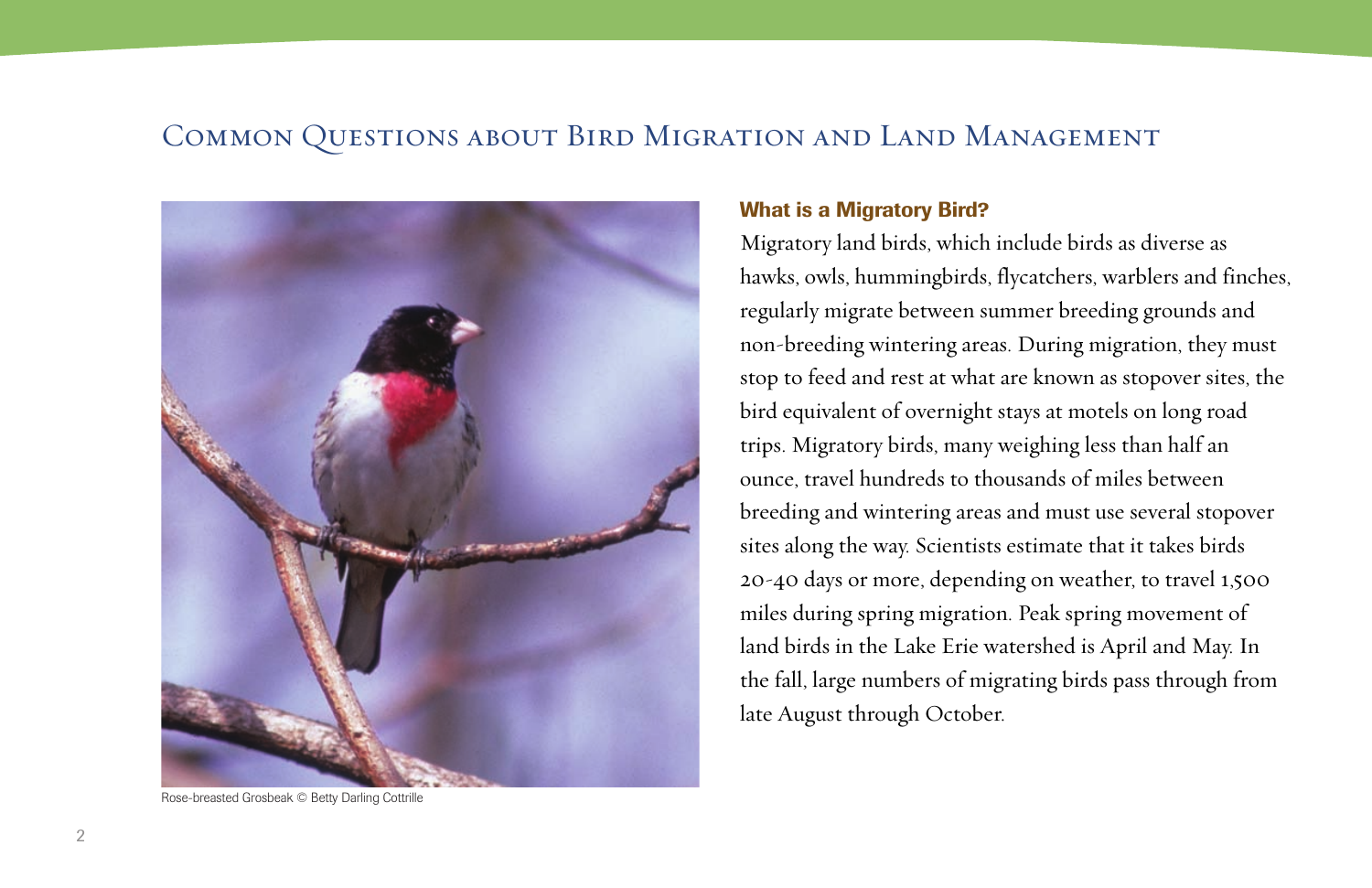Migration is a stressful and hazardous undertaking. Many birds die during storms, collide with buildings or towers, are lost to predators, or even starve during abnormally cold weather. Some scientists have suggested that many more birds die during migration than during the breeding or wintering seasons. Hazards birds encounter during migration are a leading cause of death. Yet, in spite of the great difficulties of long-distance travel, birds must migrate south to escape winters in the Great Lakes when food is scarce or covered by ice and snow. If a bird survives until spring migration, it will once again expose itself to the hazards of migration and fly north to breed where there is a flush of food to raise its young.

## **Which Bird Species Migrate Through the Great Lakes Region?**

The Great Lakes region, and particularly the western Lake Erie basin, is an important stopover area for all groups of migratory birds—millions of waterfowl, shorebirds, water birds (herons, rails, and cranes) and land birds on both their northbound

and southbound journeys. The high diversity of migrating birds can be attributed to the area's many different habitats, ranging from open waters of the Great Lakes to mudflats and marshes to grasslands and forests. These habitats produce many different types of food, and provide cover and roosting areas, thus attracting an abundant and wide variety of migrant birds.

Indeed, the Great Lakes region hosts some of the most spectacular concentrations of migrating birds in North America. Approximately 225 species of land birds regularly use this region during migration, including 15 species of raptors, 37 species of warblers and 21 species of sparrows. A complete list of bird species occurring in this region can be found in the book *Birds of the Toledo Area*.

## **Why is the Great Lakes Region So Important to Migrating Land Birds?**

The Great Lakes present an obstacle to migratory birds, forcing many to concentrate in near-shore habitats. During migration and especially in spring, land birds, many of which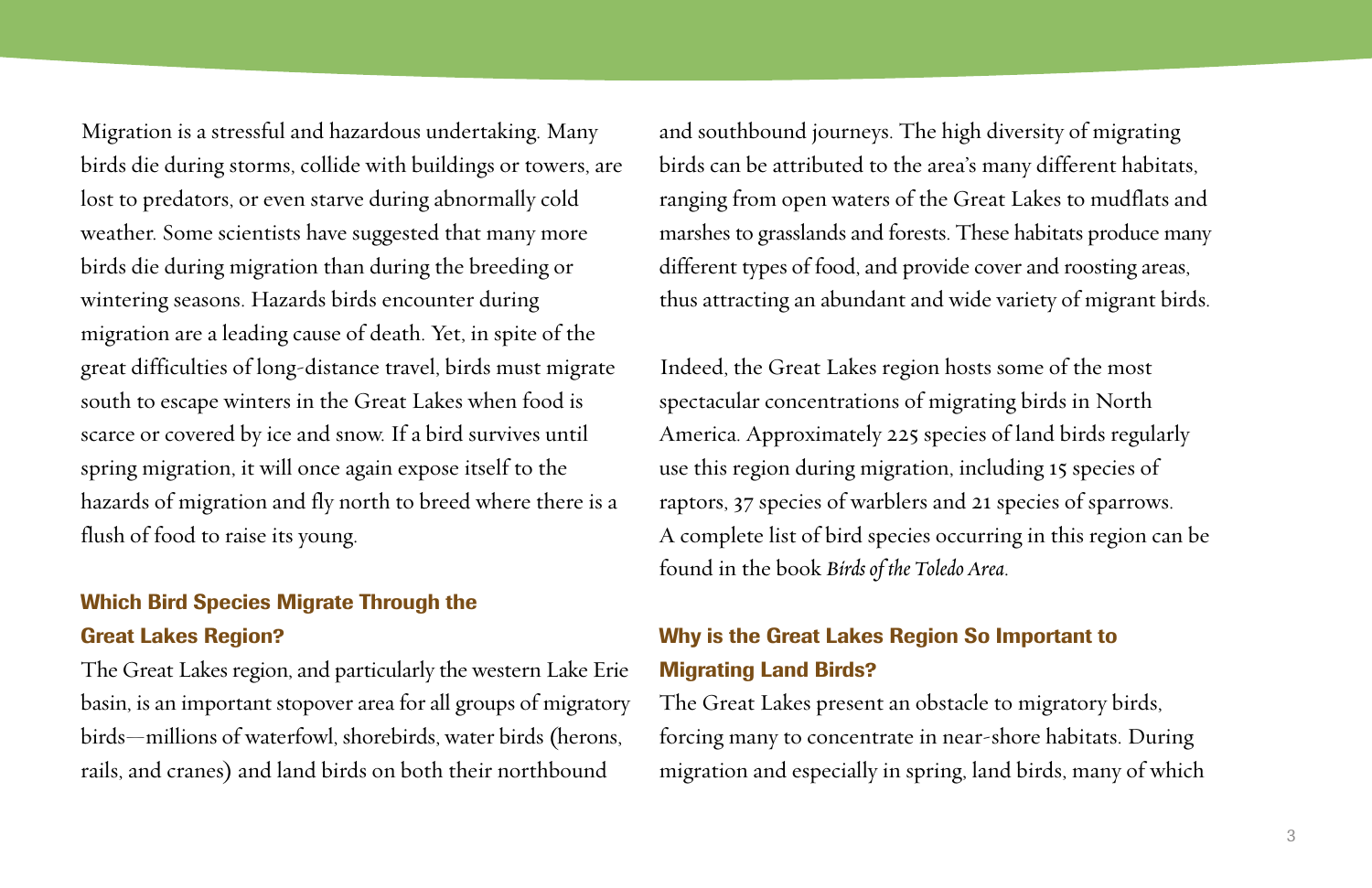## **Migratory Land Birds of Special Concern in the Western Lake Erie Basin**

**Grasslands:** Short-eared Owl, Henslow's Sparrow, Dickcissel

**Shrublands:** Red-headed Woodpecker, Willow Flycatcher, Golden-winged Warbler, Blue-winged Warbler, Prairie Warbler, Kirtland's Warbler



**Forests:** Olive-sided Flycatcher, Wood Thrush, Bay-breasted Warbler, Cerulean Warbler, Prothonotary Warbler, Worm-eating Warbler, Kentucky Warbler, Canada Warbler, Rusty Blackbird

migrate at night, accumulate in habitat patches along the shores of Lake Erie, in riparian corridors and in isolated patches of habitat, including woodlots, fields and wetlands.

The few remaining near-shore forests, shrublands, grasslands, and marshes of the western Lake Erie region, as well as coastal waters, provide a rich bounty of food that sustains migrating birds. It is here where some of the largest numbers of land birds can be found during migration. They find whatever food they can and prefer a diverse set of native plant species that provide shelter from weather and predators and a menu of foods, such as insects, fruits and seeds. Because habitats are in limited supply in the western Lake Erie region, open spaces including everything from small yards, large parks, forests, or corporate lands, can help the birds on their migratory journey.

Dickcissel © Peter S. Weber/On Silent Wings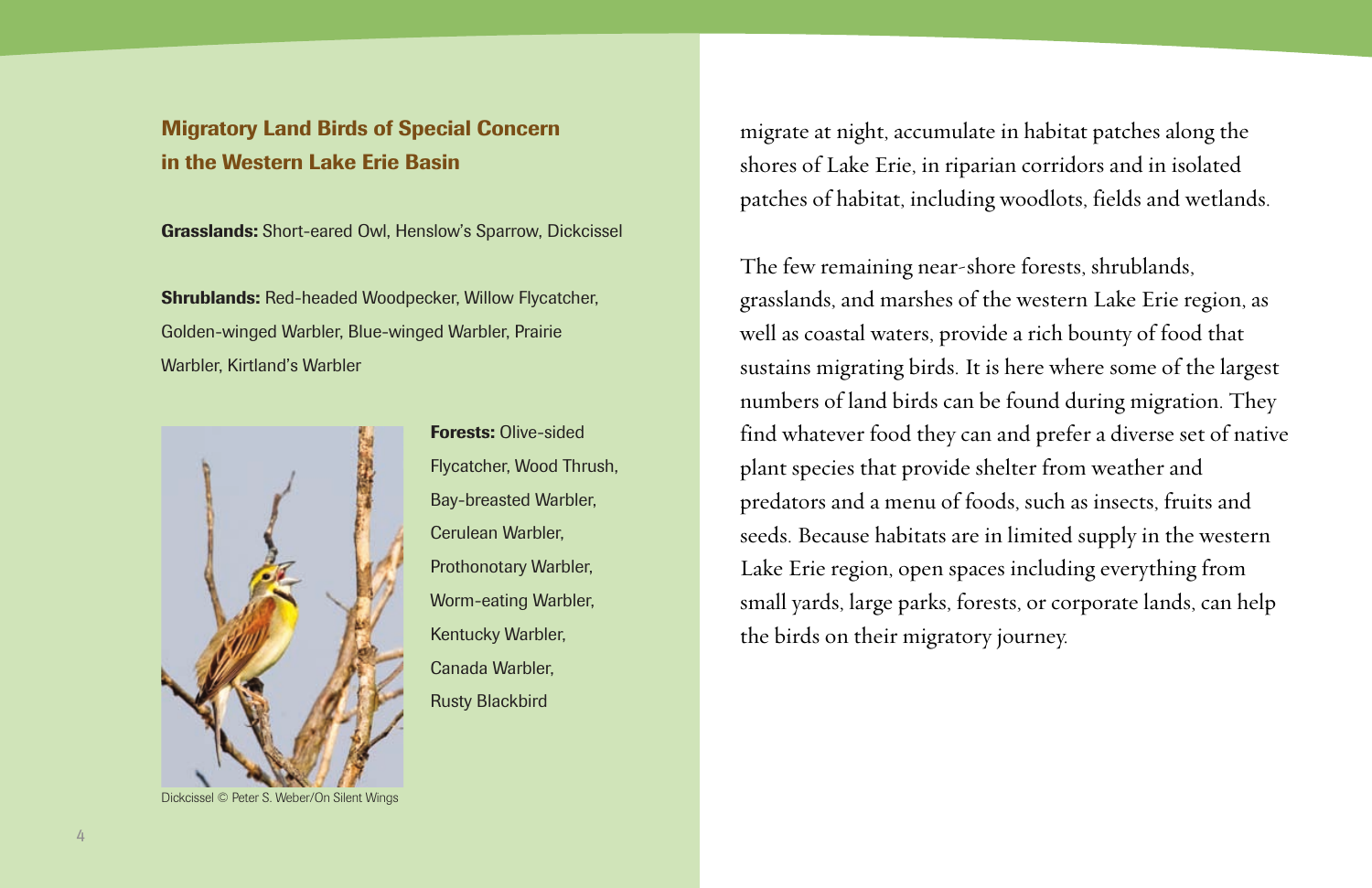### **Why Protect or Create Stopover Habitat?**

Migratory birds need food-rich stopover sites with adequate shelter. Thus, providing good resting and refueling stops for migrating birds should improve their chances for a successful migration. That means more birds controlling insect populations, better bird-watching opportunities, greater potential for tourism and the satisfaction of knowing that landscaping for migratory birds benefits our environment as a whole.

What's good for the birds is good for us!



© Tim Daniel/Ohio Division of Wildlife

"The western basin of Lake Erie with its wetlands, riparian and upland forests, and associated grasslands—has been globally recognized for its importance to migratory birds. The Ohio Division of Wildlife actively manages habitats in this region and partners with other agencies, conservation organizations and private landowners to meet the needs of migratory birds and other wildlife over their life cycles."

**David M. Graham**, Chief, Ohio Division of Wildlife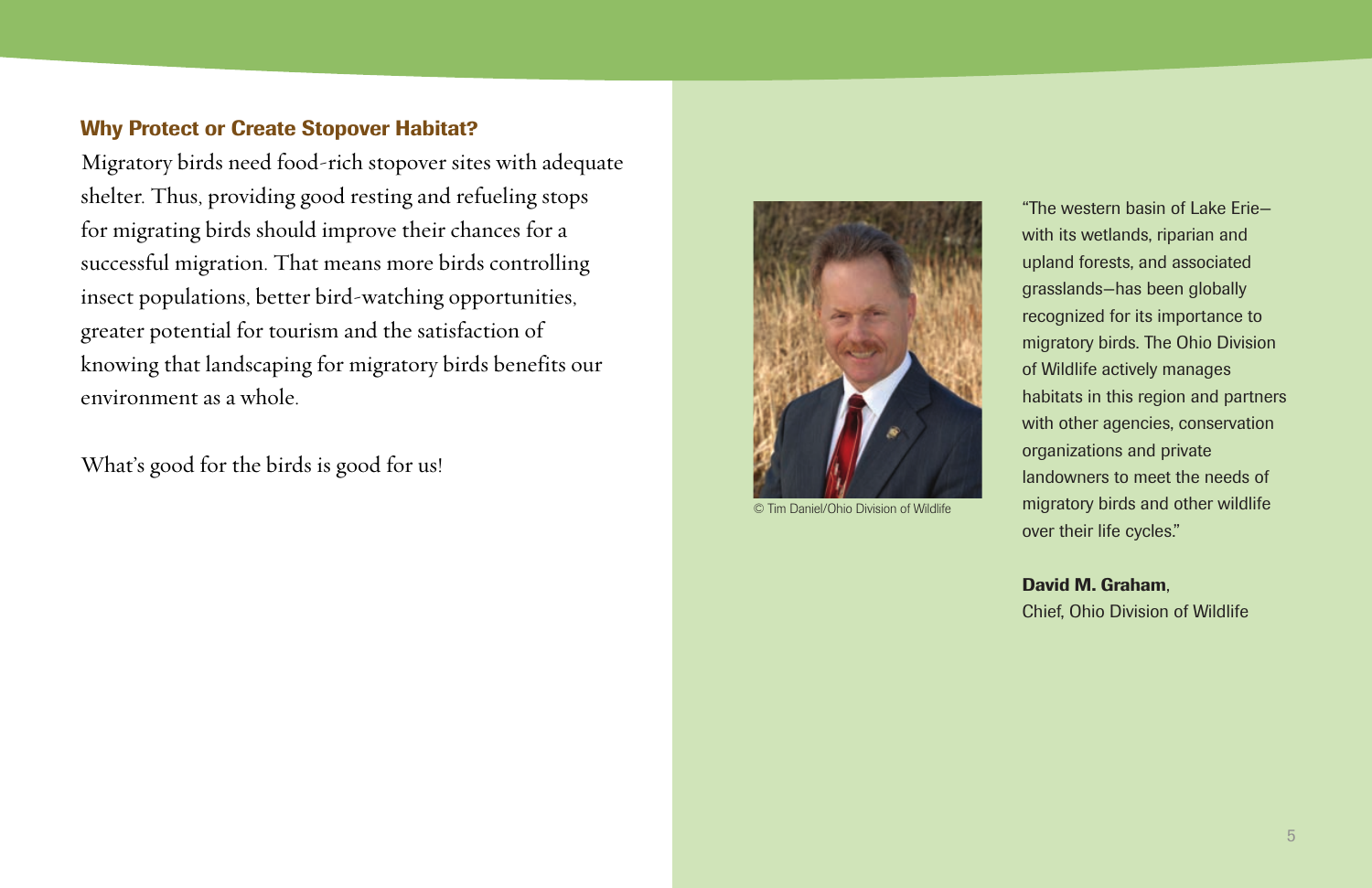## HOW TO CREATE, ENHANCE OR PROTECT STOPOVER HABITATS

Because each group of birds, and indeed, each species, may have different habitat requirements during migration, no single prescription fits all. Here we provide recommendations for managing habitats that will benefit the greatest number of land birds during migration. Managing habitats on your land can benefit birds regardless of where you live, but managing for land birds will be especially important for landowners with land 1) within five miles of Lake Erie, 2) along rivers, or near lakes or marshes, or 3) in urban or agricultural areas. The birds will benefit from your habitat management efforts and you will be rewarded by visits from a wide array of fine-feathered travelers.

#### **Forest Habitats**

In the western basin of Lake Erie, the landscape is dominated by agricultural land and urban areas, with forest habitats accounting for 5-10 percent of the land area. Forest

habitats fall into four main categories: beach ridge forest (along the immediate shoreline), wet forest, upland forest and shrub-sapling habitat. In most mature wet forests and upland forests, canopies are dense with occasional canopy gaps and less shrubby vegetation. Beach ridge forests have more canopy gaps and a well-developed understory.

**Common Species of Native Trees and Shrubs in Lake Erie's Western Basin Include:**

| American elm        | C |
|---------------------|---|
| Slippery elm        | E |
| <b>Hackberry</b>    | F |
| <b>Basswood</b>     | S |
| <b>Honey locust</b> | S |
| White oak           | C |
| Northern Red oak    | V |
| Pin oak             | ŀ |
| Swamp white oak     | D |
| Shagbark hickory    | V |

Cottonwood Boxelder Red maple Sugar maple Silver maple Green ash White ash Hawthorn Dogwood shrubs Willow shrubs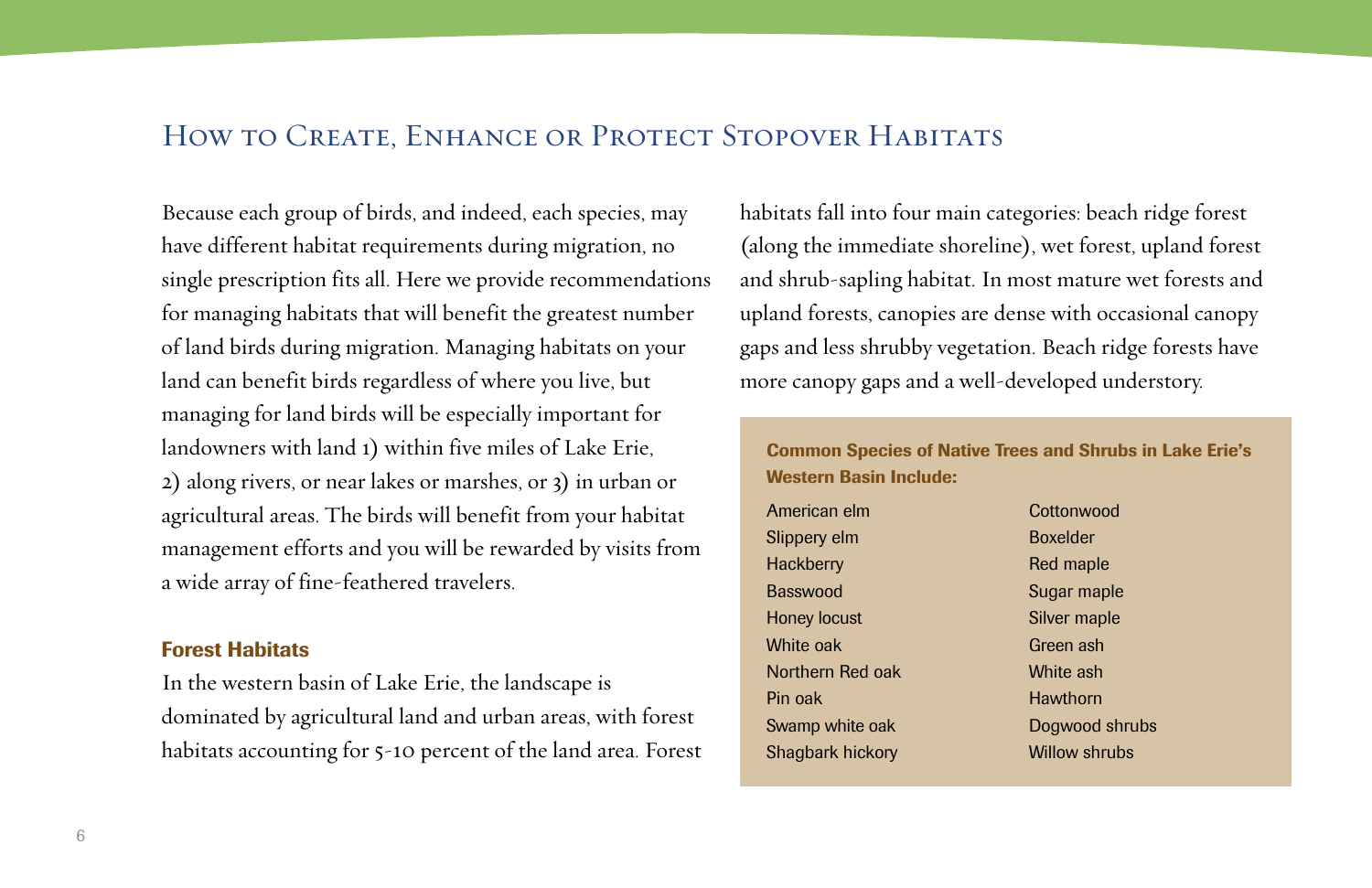## **The Importance of Forests and Forest Succession to Migratory Land Birds.**

Forests provide birds with the food, water, and cover they need to rest and replenish their resources prior to the next leg of their journey. Much of the difference seen in bird use of different woodlots (small patches of forest)—such as tree species and forest structure (height and density of vegetation) relates to the successional stage of the woodlot.

As a general rule, shrub-sapling and mature forests will harbor the highest diversity and abundance of migrating (and breeding) birds. However, it is worth noting that different species are often found in these two forest types. Thus, managing for habitat diversity on your property will likely support the highest diversity of migrating (and breeding) birds. For migrating birds, it is best to encourage habitat diversity—both habitat structure and the variety of plant species present.

**Succession** refers to a change in the plant species and structure (height and density) of vegetation in a habitat over time. For example, in forest succession, a weedy field or cut forest slowly changes to become a mature forest. Following farm abandonment or forest cutting activities, grasses and herbaceous plants proliferate and provide land birds such as sparrows with insects, seeds and shelter. As succession continues, shrubs and tree seedlings colonize by seed or resprout from tree stumps. These areas provide shelter and food—insects, seeds and berries that songbirds such as catbirds, thrushes, vireos and warblers often consume.

The shrub-sapling forests develop into dense stands of small trees that shade-out other plants, creating an open understory layer. These young forest stands generally have fewer species and lower abundance of birds because they lack many features found in mature forests. As a forest matures, and becomes more diverse, it will receive heavier use by migratory and resident birds, due in part to the variety of available resources. Mature forests have a more diverse forest understory and canopy, high diversity of native trees, fruits in late summer and fall, trees that produce edible fruits and nuts, trees with cavities and openings created by dying, old trees.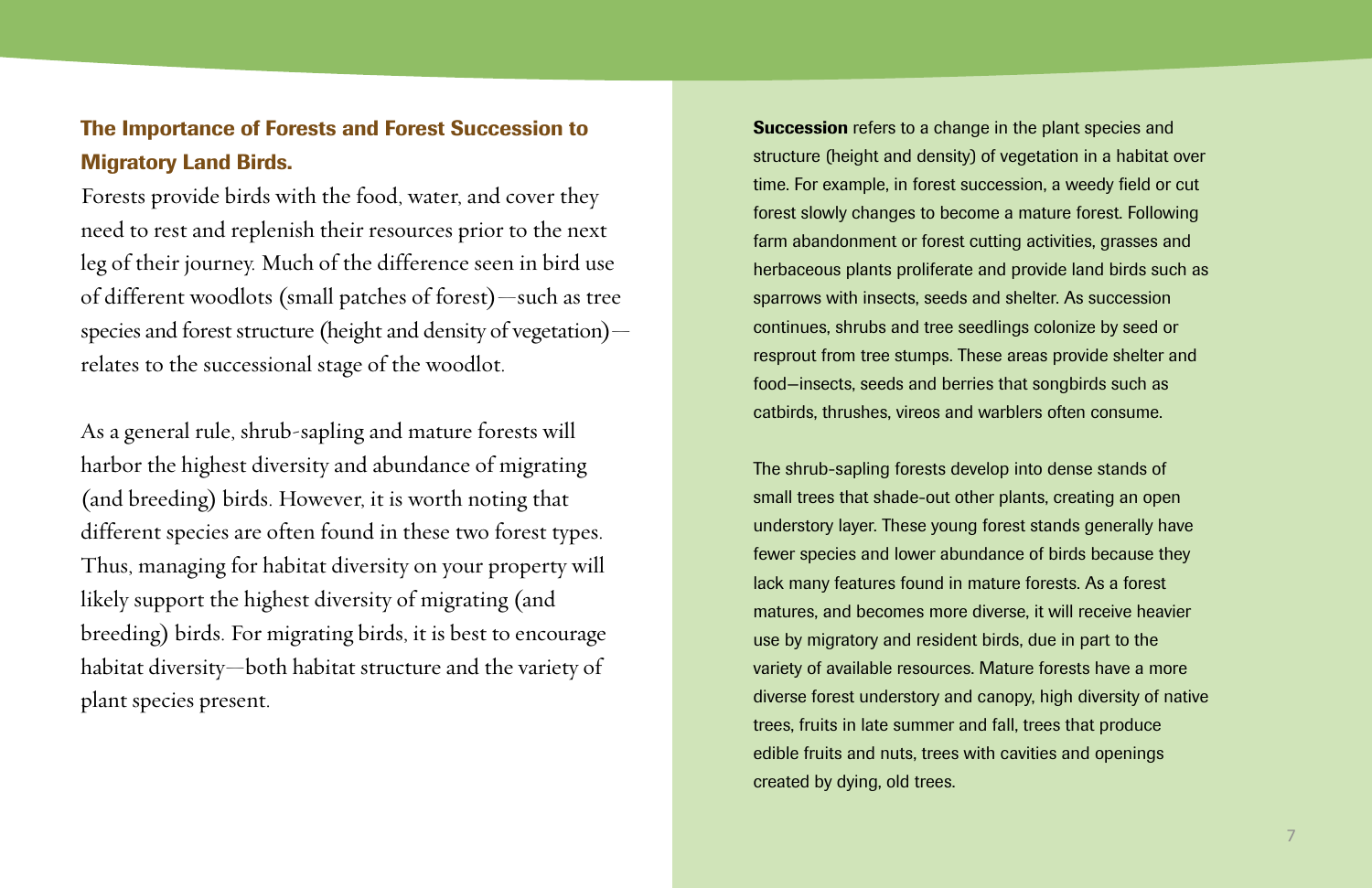## Creating Habitat Diversity in Forests and Stream Corridors



Indigo Bunting © Peter S. Weber/On Silent Wings

#### **Important Trees and Shrubs**

Certain tree species are especially attractive to migrant forest birds. In spring migration, oaks of a wide variety—willows, honey locust, elms and ashes—are favored by migratory birds foraging for insect prey. During southbound migration in late summer and fall, trees and shrubs that bear small fruits including dogwood shrubs, black cherry, sassafras and vines

such as grape and Virginia creeper are especially important for many migratory songbirds. Large trees have high potential for fruit production and fruiting trees along woodland edges are especially valuable because migrating birds are often concentrated at habitat edges. Trees that produce acorns and nuts, such as oaks, hickories and American beech, provide an important fall and winter food source for many birds such as Blue Jays and Red-headed Woodpeckers.

### **Enhancements to Layering Within Forests**

Pay attention to the sizes of trees and shrubs and retain individuals in a variety of size classes for each species of native tree and shrub in your forest. This will tend to produce a multilayered forest with understory trees and shrubs, pole-sized trees that reach midstory or subcanopy layers and mature large diameter trees that form the forest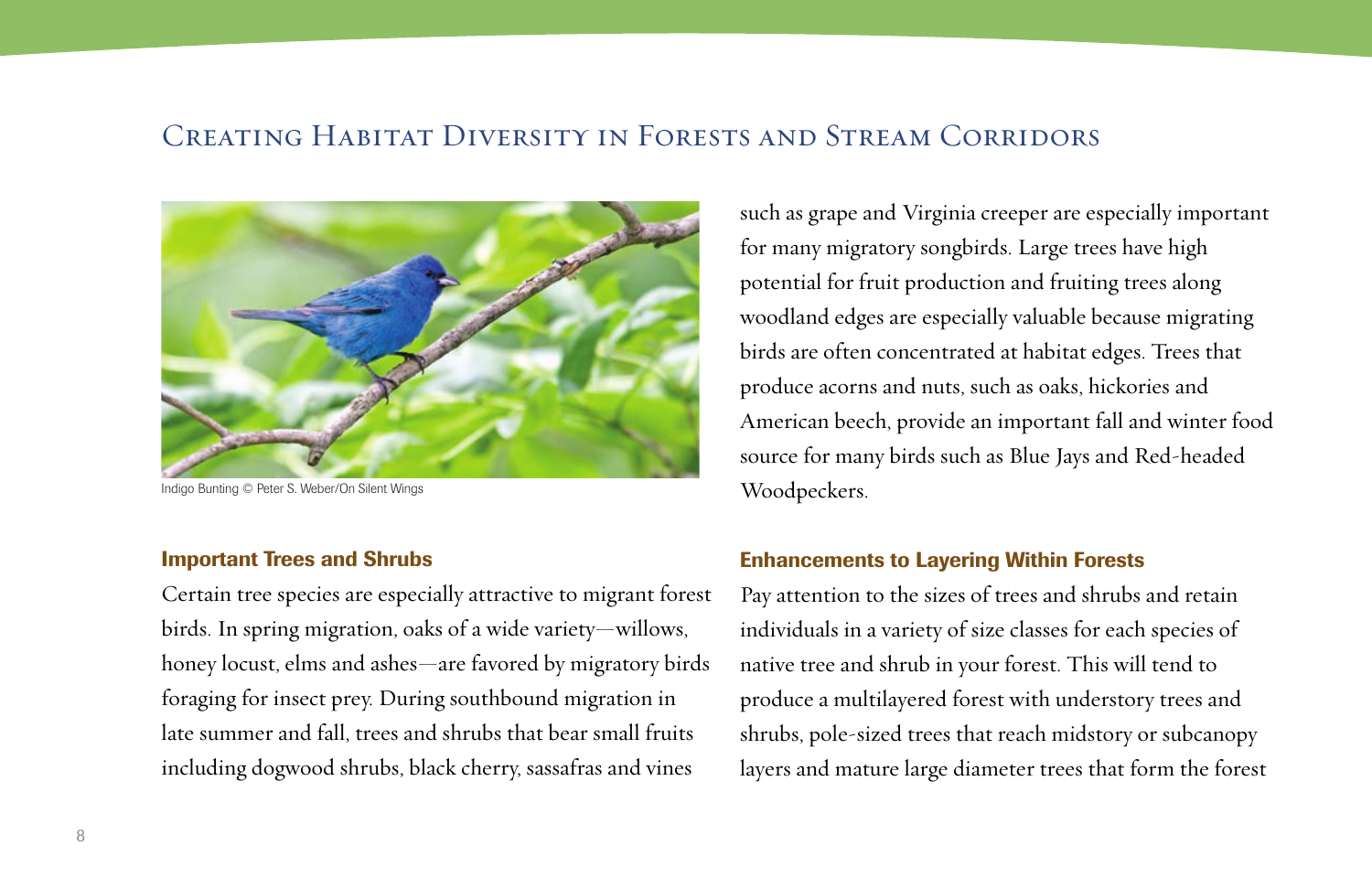canopy. Increasing the number of layers in the forest should attract more species because some bird species prefer to feed in low shrubs (Gray Catbirds) or on the ground (Forest Thrushes, Ovenbirds), while others, such as Blackburnian and Tennessee Warblers, prefer to forage high in the forest canopy during migration.

## **Enhancing Forest Edge Habitats**

Forest edges are often associated with increased diversity and abundance of birds and other wildlife, but can have negative impacts on some breeding birds. Abrupt edges are between very different habitats, such as between a mature forest and agricultural land, and may not be favored by birds. In contrast to straight edges, gradual edges are more structurally complex and seem to be favored by most migratory birds. Gradual forest edges can be made by allowing shrubs, saplings, and some canopy trees to remain at the boundary of a forest or woodlot, especially when adjacent to agricultural areas. Edges can be "feathered" by retaining more trees closer to the forest interior and gradually fewer trees closer to the

edge. If your forest management includes harvesting trees, you can create these types of edges during forest cutting or by planting shrubs and small trees along existing edges.

## **Retaining Streamside Buffers and Habitat Corridors**

Riparian habitats (habitat adjacent to streams and rivers) support a rich diversity of flora and fauna and serve important ecological functions. Harvesting trees in the near vicinity of streams destroys riparian habitat for migrant birds and can harm aquatic life by increasing water temperature and sedimentation. To reduce negative impacts, leave buffer strips (preferably at least 50 to 100 feet wide) of unharvested trees along both sides of streams. Keep roads at least 50 feet away from stream edges and ponds and minimize the number of stream crossings. Create or retain corridors of shrubs and trees between woodlands and other native habitats so migrants can safely feed as they travel from place to place in search of the best "restaurants."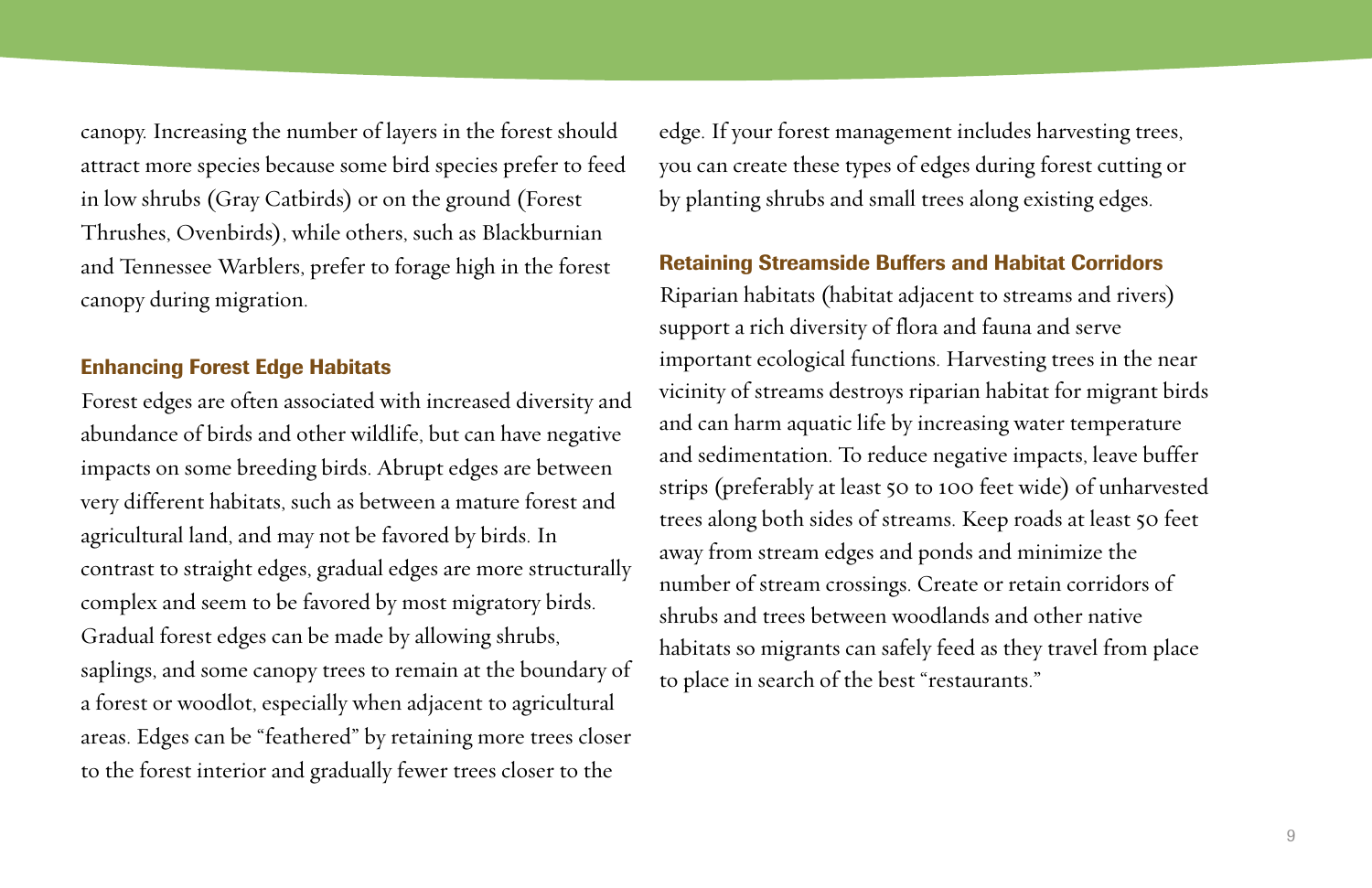#### **Forest Management and Migrant Birds**

In some areas, landowners may have an interest in harvesting timber and this will alter the habitats available for migrating land birds. There are two main approaches to forest management: even-aged and uneven-aged management. Even-aged methods, such as clear-cutting, remove all or nearly all canopy trees resulting in forests dominated by trees of similar size and age. Uneven-aged management (cutting scattered individual trees or small groups of trees) creates forest stands with trees of a variety of sizes and ages.

Even-aged and uneven-aged approaches differ in which birds are favored because they promote either young shrub-sapling habitat or structurally diverse forest habitats. The best approach depends on the availability of nearby habitat and whether sensitive forest interior species occur in your area. For example, if you have one of the only large tracts of forest within several miles, which may be the case in the western Lake Erie basin, then forest birds may rely heavily on your land to meet habitat needs, and an uneven-aged approach may be

best. Uneven-aged management also may be appropriate within small woodlands if landowners want to sell some timber, but also maintain forest habitat for migrant land birds or other wildlife.

## **Forest Habitats and Their Distance from Lake Erie**

Migratory birds concentrate along the shoreline of Lake Erie in both spring and fall. Recent research has shown that the occurrence of migratory land birds in mature forest patches declined by 30 percent with each mile inland from the Lake Erie shoreline. As a result, lands that are located closest to Lake Erie are likely to be most valuable for conserving migratory birds and therefore most important for habitat management and restoration. Beach ridge forests should be conserved, restored or created to establish a forest corridor along the lake shore wherever possible. This should be coupled with connectivity via rows of trees or shrubs to forest habitats located just inland from the lakeshore. This would increase habitat for many migrant birds and their ability to move within the landscape.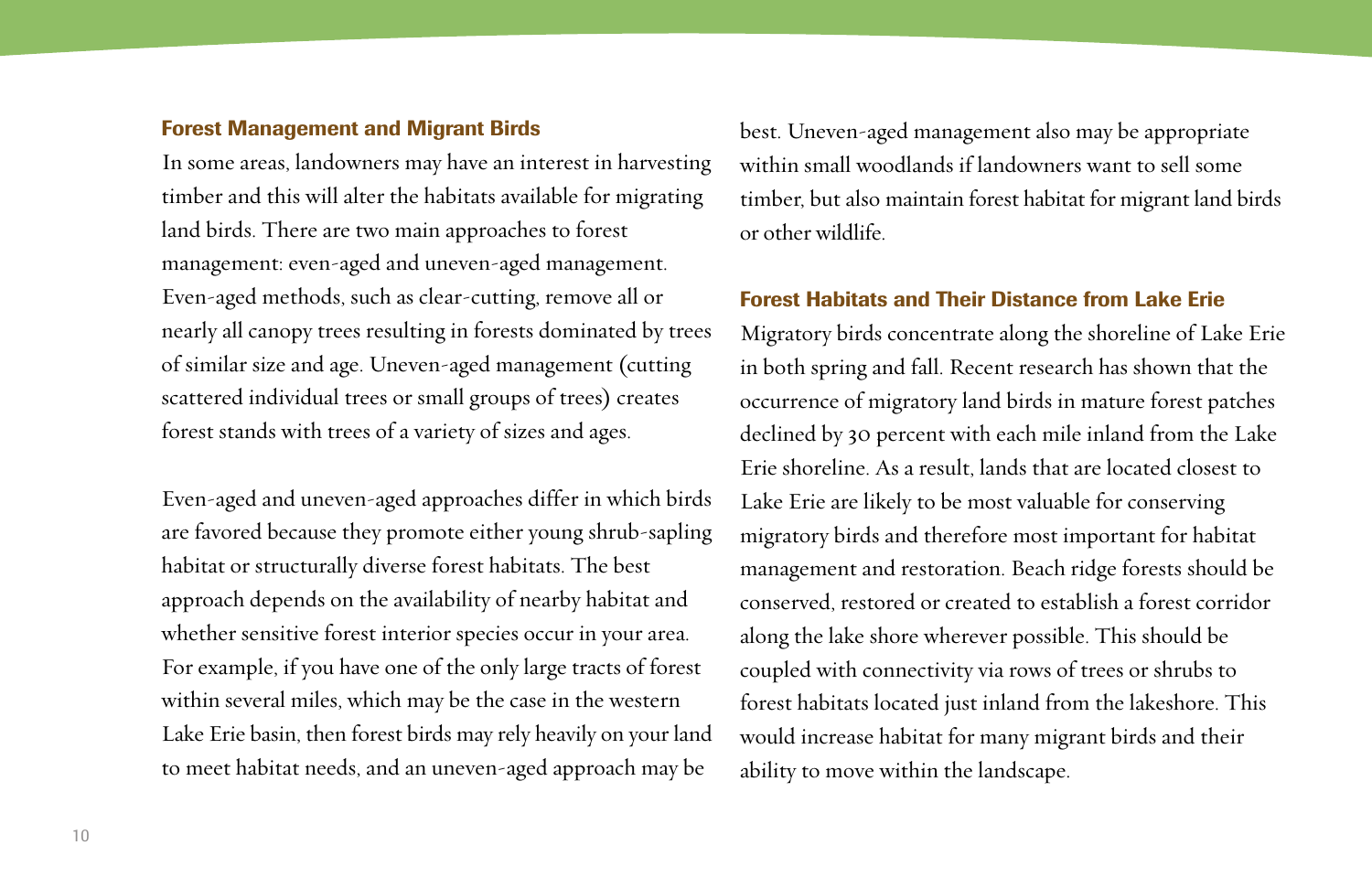## Corporate Lands, Backyards and other Urban Habitats

Habitat restoration is important in urban landscapes, where development has eliminated most natural areas for migrating birds. Restored urban habitats provide important refuges for migrating birds and landowners can play a key role by managing their properties in ways that can benefit migrant birds. Whatever your interests and however large or small your property or land available for management, you have the opportunity to attract migrating songbirds. Here are some ways that you can make your property more attractive to migratory birds:

#### **Increase Habitat Structure**

Convert as much of your property as possible to natural cover by creating patches of woody habitats. A 50 percent increase in the density of shrubs and trees creates a 50 percent increase in the number of land birds! Plant native tree and shrub species of different sizes to provide habitat



© Michael David-Lorne Jordan/DLP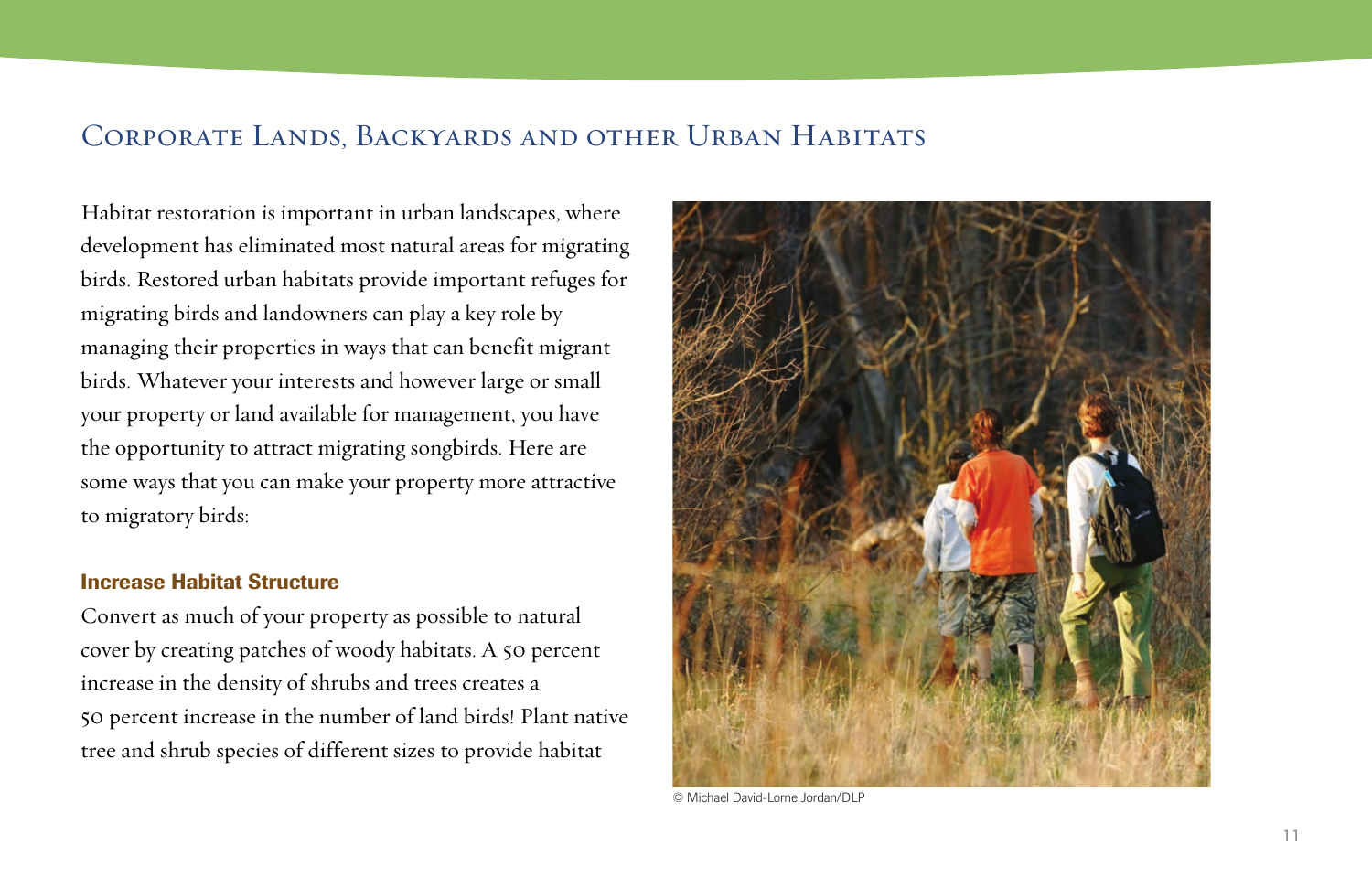

Erie Marsh Preserve © Richard Baumer

for birds that feed at different heights. Cluster plantings to maximize cover and shelter and to promote natural reseeding in your bird haven. Leave the leaves—Hermit Thrushes, White-throated Sparrows, Ovenbirds and other ground foraging species will search the leaf litter for insects (and you'll have less raking to do!).

### **Reduce Lawn Area and Leave Corners Uncut**

Lawns have little value to birds and are costly to maintain. Where possible, replace lawn with more natural habitats that

include trees, shrubs and native grasses. In addition to attracting wildlife, reducing the size of your lawn will accrue added benefits, including reduced maintenance costs (less mowing, conserve water, increase energy efficiency), reduced air pollution, and decreased runoff of fertilizers and pesticides. Even uncut lawn grasses such as non-native fescue, bluegrass and rye can provide meadow-like habitat for birds such as sparrows. This will add habitat diversity to your land. Check with local officials to see whether regulations require maintaining mowed lawns in your area.

## **Plant Native Trees and Shrubs**

Plants offer a wide variety of resources for migratory songbirds, including flowers (nectar), fleshy fruits, hard mast (acorns, nuts), seeds and the insects that are found on plants. Native plants that bear fleshy fruits are important to migratory birds, especially during late summer and fall, when birds use fruits to meet energy requirements necessary for migration. By offering a variety of fruiting plants, you will attract a wider variety of bird species. If possible, select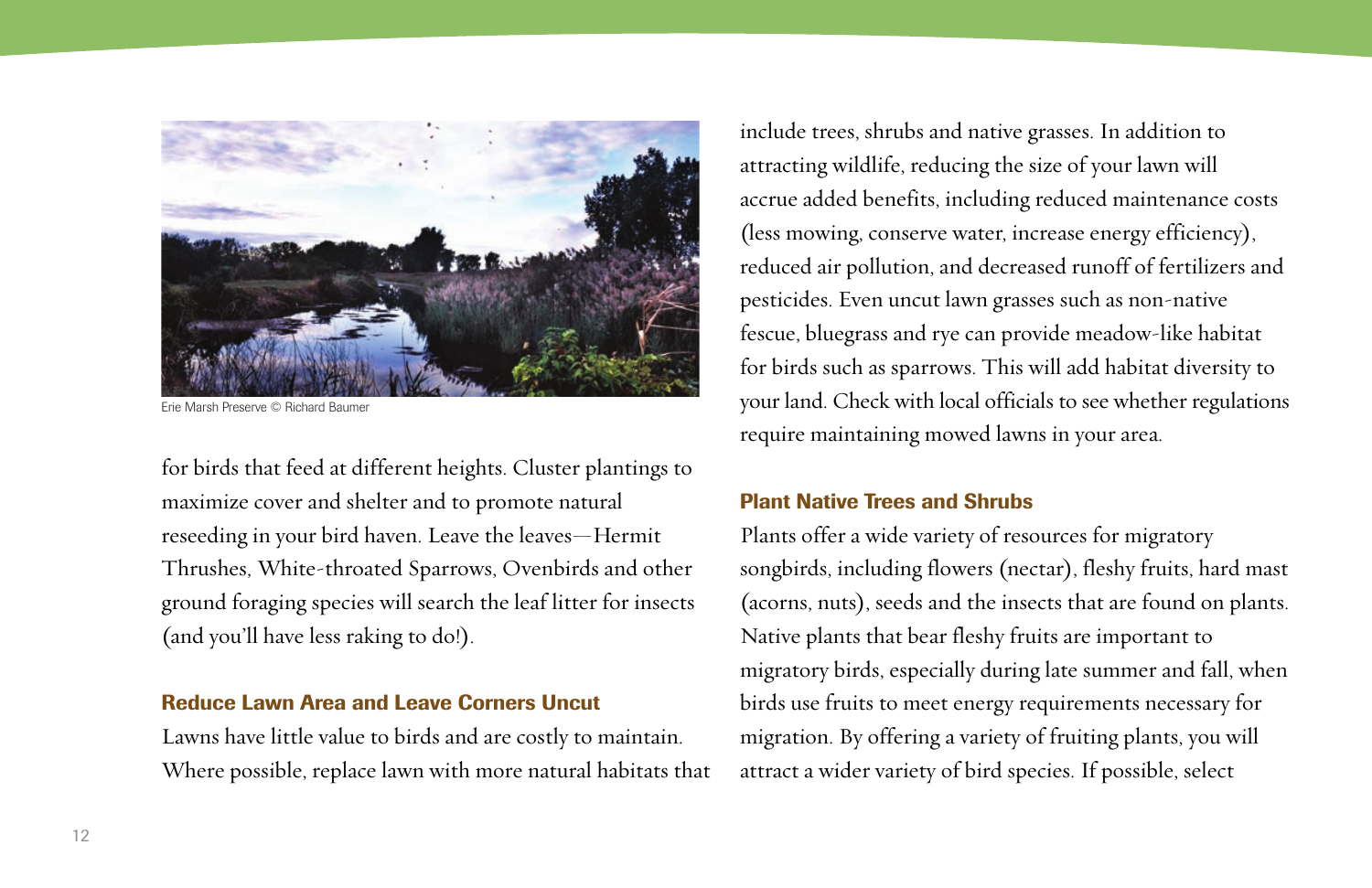plants that fruit at different times during the season to ensure that fruits and flowers are available throughout the migratory period. In addition, fruits that are available in winter months will be important for winter resident birds. *The Ohio State Extension* (Bulletin 865) provides a list of plants beneficial to migratory birds.

FORBS AND FLOWERS. Many native flowering herbaceous plants attract birds. Wild columbine, cardinal flower, wild currant and beebalm provide nectar for migrating hummingbirds, while seed-eating birds will feast on the seeds of sunflowers, purple coneflower, goldenrods and asters in fall.

**Vines and Shrubs.** Creating lush growth in a few places will simulate a natural environment. Birds prefer using areas of dense cover for nesting, perching and escaping from predators. You can plant or grow vines and shrubs along your house or a fence. Another benefit from the cover is additional privacy in your backyard. Vine and shrub species, especially those with small, fleshy fruits, are favored by

migratory birds. These species include wild grape, hawthorn, blueberry, blackberry, serviceberry (thrushes, jays, waxwings); dogwoods such as flowering, red-osier and gray dogwoods (a favorite of thrushes, catbirds, robins, vireos, and even some warblers in the fall); common elderberry; maple leafed viburnum; arrowwood; Virginia creeper; American bittersweet and sumacs. Species which fruit from August through October will be best as that is the principal time of land bird migration. This includes many species of dogwood, viburnum, hawthorn and wild grape.

**Trees.** Native trees that are favored by birds as foraging sites often support many insects and other important bird food during migration, including fruits and nuts. Among the preferred deciduous species are oaks, American beech, hickories, elms, willows, northern hackberry, red mulberry and black cherry. Conifers or evergreens, such as eastern red cedar, also attract migratory birds, as do white pine and eastern hemlock, all of which are native to northern Ohio and to Michigan. For deciduous trees and evergreens, both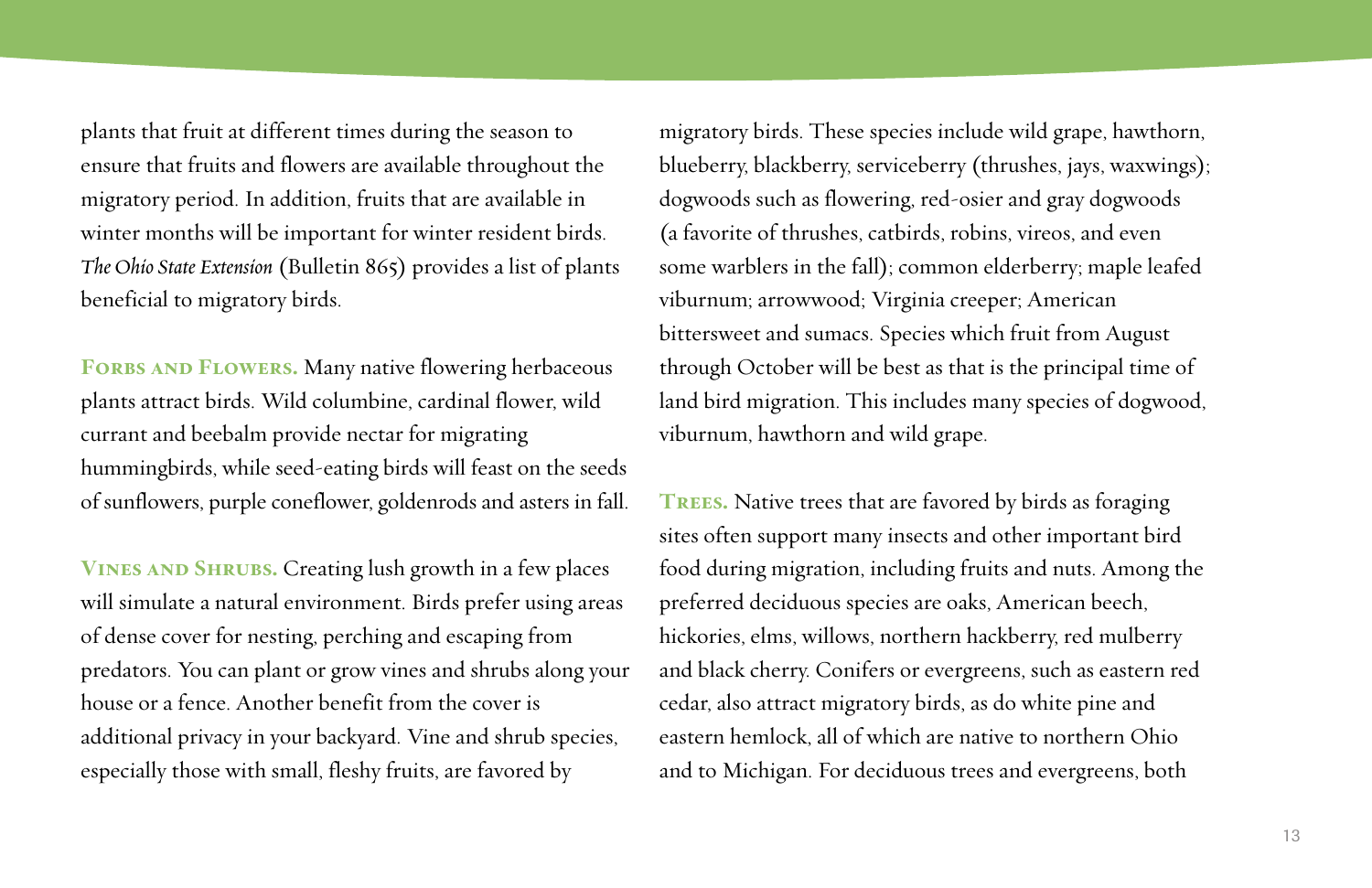foliage and seeds (acorns, seeds in pine cones) are dinner plates and shelter for birds. Some tree species, such as black locust, basswood and silver maple, do not attract birds and contribute only marginally to a bird-friendly yard. More subtly, the inconspicuous flowers and associated insects on trees, such as willows, oaks, elms and birches can provide important food, especially when insects are scarce elsewhere due to cold weather or a late-arriving spring.

It is best to cluster plantings to maximize shelter. Trees which are tall at maturity, such as oaks, black cherry and white pine, should be planted well away from homes and other structures while trees that reach only short heights, such as red cedar, can be planted closer to a structure or house. Avoid putting dense shrubs and trees near large windows—fewer birds will hit the windows and you will preserve your view.

#### **Control Invasive Plants**

Avoid planting pesky invasives such as autumn or Russian olive, glossy or common buckthorn, multiflora rose and non-native honeysuckles (Japanese and bush honeysuckle), which may outcompete valued native species. Remember that it will take far more work to control their spread than the time it took to plant them. An excellent resource for more information on controlling and removing aggressive non-native plant species is *Invasive Plants of the Upper Midwest*: *An illustrated guide to their identification and control* by Elizabeth J. Czarapata (University of Wisconsin Press).

## **Retain Dead Trees or Dead Limbs Whenever Possible**

Decaying trees and their cavities provide shelter, nest sites, and foraging sites for woodpeckers, nuthatches, chickadees, titmice, and other bird species. So if they aren't a threat to safety, you can leave dead trees or limbs for the birds.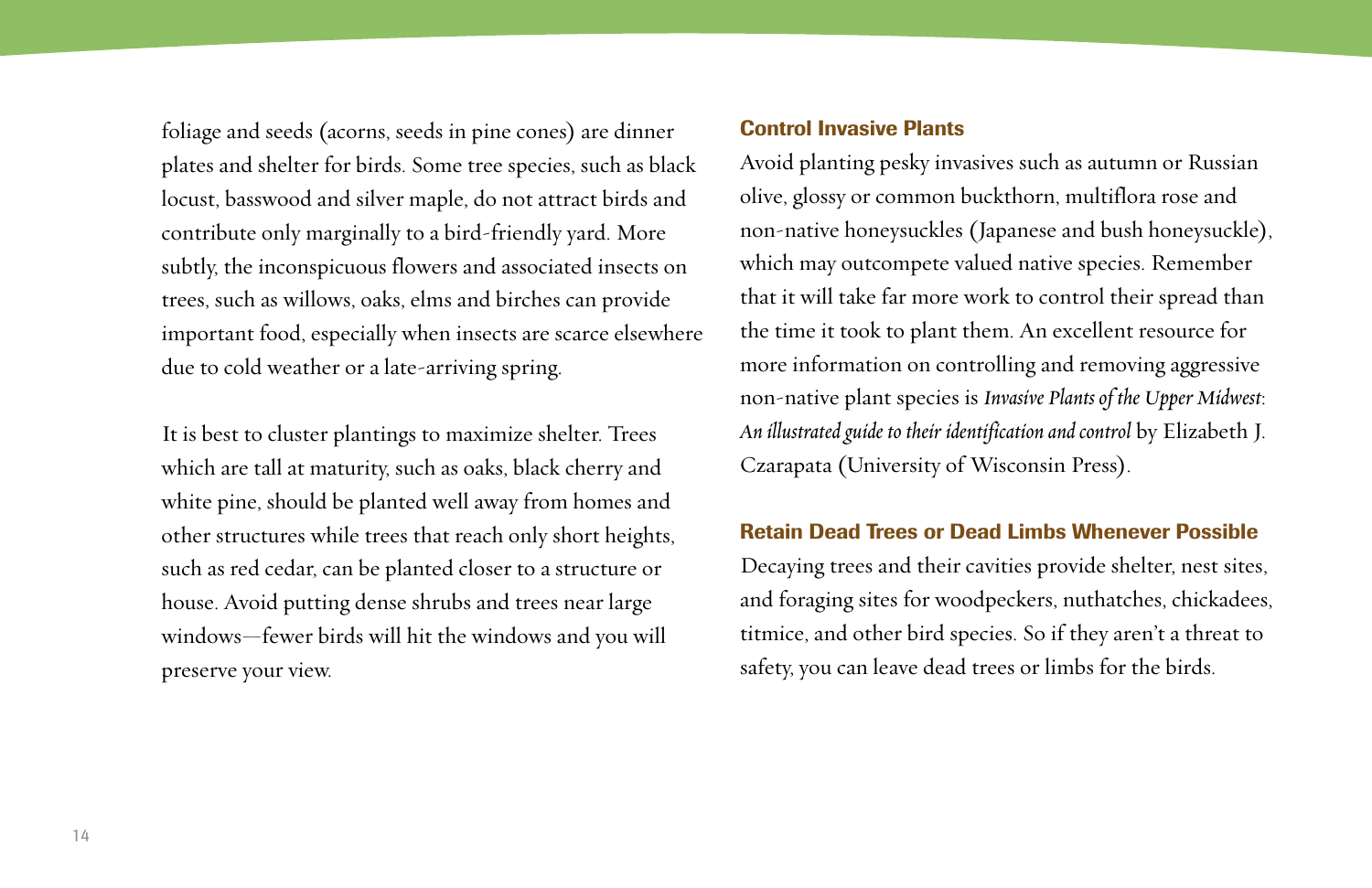#### **Provide a Water Source**

Water sources like birdbaths, small ponds and streams will attract migrating and resident birds. Running water can be attractive, especially during drier periods. Locating the water near shrubs, trees or other cover will encourage birds to use water resources.

## **Reduce or Eliminate the Use of Pesticides and Herbicides**

Insecticides, fungicides and herbicides can reduce soil and water quality on your property and can directly or indirectly harm migratory birds. Whenever possible, use organic techniques for gardening or lawn care. Encourage natural control agents such as ladybird beetles, some wasps, and birds. If you must use pesticides, avoid highly toxic or broadspectrum chemicals that kill a wide variety of invertebrates. Always follow the manufacturer's instructions on the product label for proper use and disposal of pesticides.



Baltimore Oriole © iStock

## **Benefits of a bird-friendly yard or woodlot:**

- Cost savings on fertilizers, water and air-conditioning
- Reduced flooding and soil erosion
- Improved quality of ground water, streams and Lake Erie
- Greater noise buffer
- Less yard work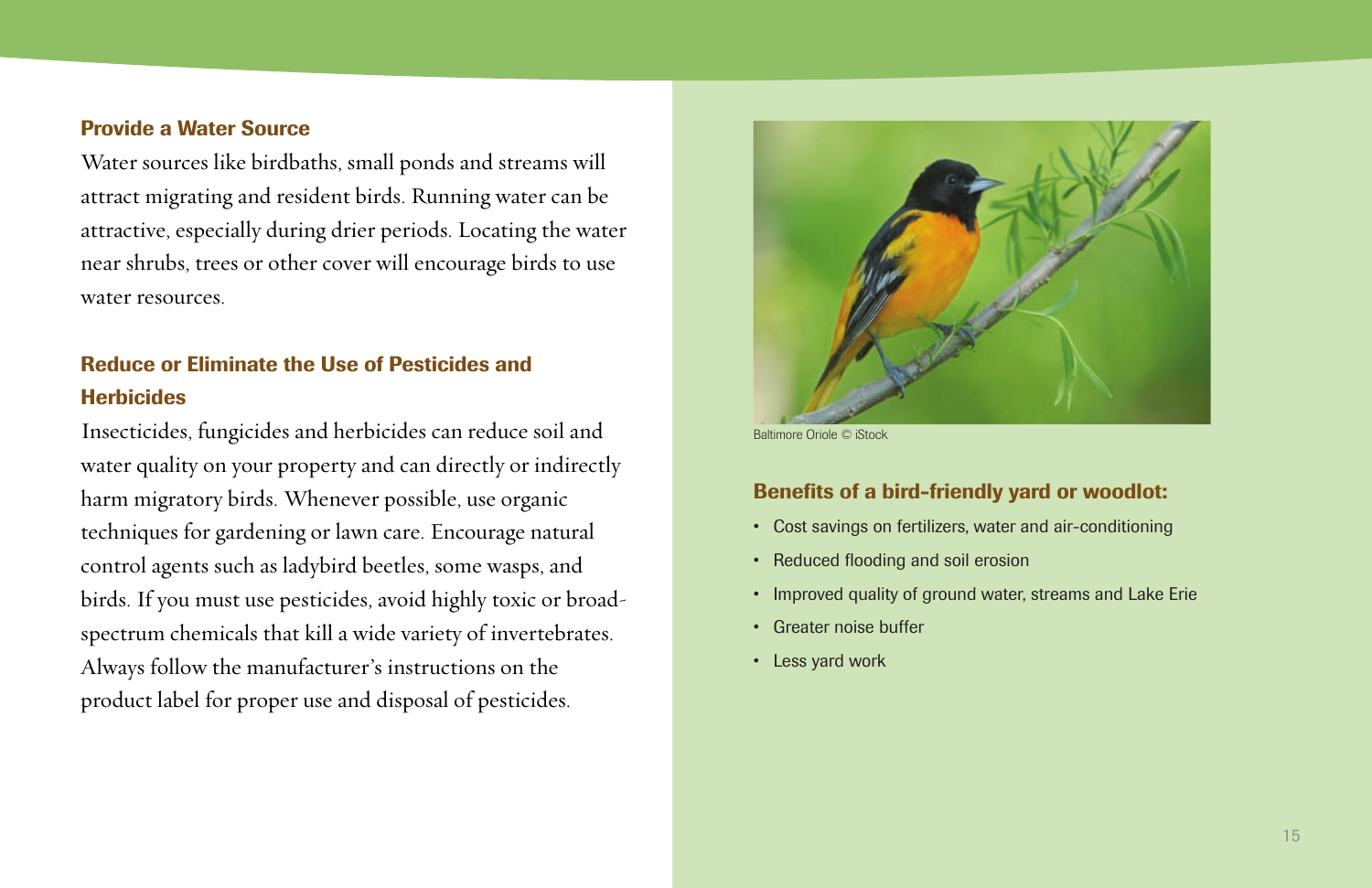## Common and Latin Names of Plant Species Noted in the Text

American beech (*Fagus grandifolia*) Ash, green (*Fraxinus pennsylvanica*) Ash, white (*Fraxinus americana*) Aster (*Aster* spp) Basswood (*Tilia americana*) Beebalm (*Monarda fistulosa*) Bittersweet, American (*Celastrus scandens*) Blackberry (*Rubus* spp) Black cherry (*Prunus serotina*) Blueberry (*Vaccinium* spp) Bluegrass (*Poa* spp) Boxelder (*Acer negundo*) Buckthorn\*, common (*Rhamnus cathartica*) Buckthorn\*, glossy (*Rhamnus frangula*) Cardinal flower (*Lobelia cardinalis*) Coneflower, purple (*Echinacea purpurea*) Cottonwood, eastern (*Populus deltoides*) Currant, wild (*Ribes americanum*) Dogwood, flowering (*Cornus florida*) Dogwood, gray (*Cornus racemosa*)

Dogwood, red-osier (*Cornus stolonifera*) Elderberry, common (*Sambucus canadensis*) Elm (*Ulmus* spp) Elm, American (*Ulmus americana*) Elm, slippery (*Ulmus rubra*) Fescue (*Festuca* spp) Goldenrod (*Solidago* spp) Hackberry, northern (*Celtis occidentalis*) Hawthorn (*Crataegus* spp) Hemlock, eastern (*Tsuga canadensis*) Hickory (*Carya* spp) Hickory, shagbark (*Carya ovata*) Honeylocust (*Gleditsia triacanthos*) Honeysuckle\*, Bush (*Lonicera morrowii, Lonicera tatarica, Lonicera X bella*) Honeysuckle\*, Japanese (*Lonicera japonica*) Locust, black (*Robinia pseudoacacia*) Maple, red (*Acer rubrum*) Maple, silver (*Acer saccharinum*) Maple, sugar (*Acer saccharum*)

Mulberry, red (*Morus rubra*) Oak, white (*Quercus alba*) Oak, northern red (*Quercus rubra*) Oak, pin (*Quercus palustris*) Oak, swamp white (*Quercus bicolor*) Olive\*, autumn (*Eleagnus umbellata*) Olive\*, Russian (*Eleagnus angustifolia*) Pine, white (*Pinus strobus*) Redcedar, Eastern (*Juniperus virginiana*) Rose\*, multiflora (*Rosa multiflora*) Ryegrass (*Lolium* spp) Sassafras (*Sassafras albidum*) Serviceberry (*Amelanchier* spp) Sumac (*Rhus* spp) Viburnum, arrow-wood (*Viburnum dentatum*) Viburnum, maple-leaved (*Viburnum acerifolia*) Virginia creeper (*Parthenocissus quinquefolia*) Wild columbine (*Aquilegia canadensis*) Wild grape (*Vitis* spp) Willow (*Salix* spp)

*\* These plants species are considered invasive.*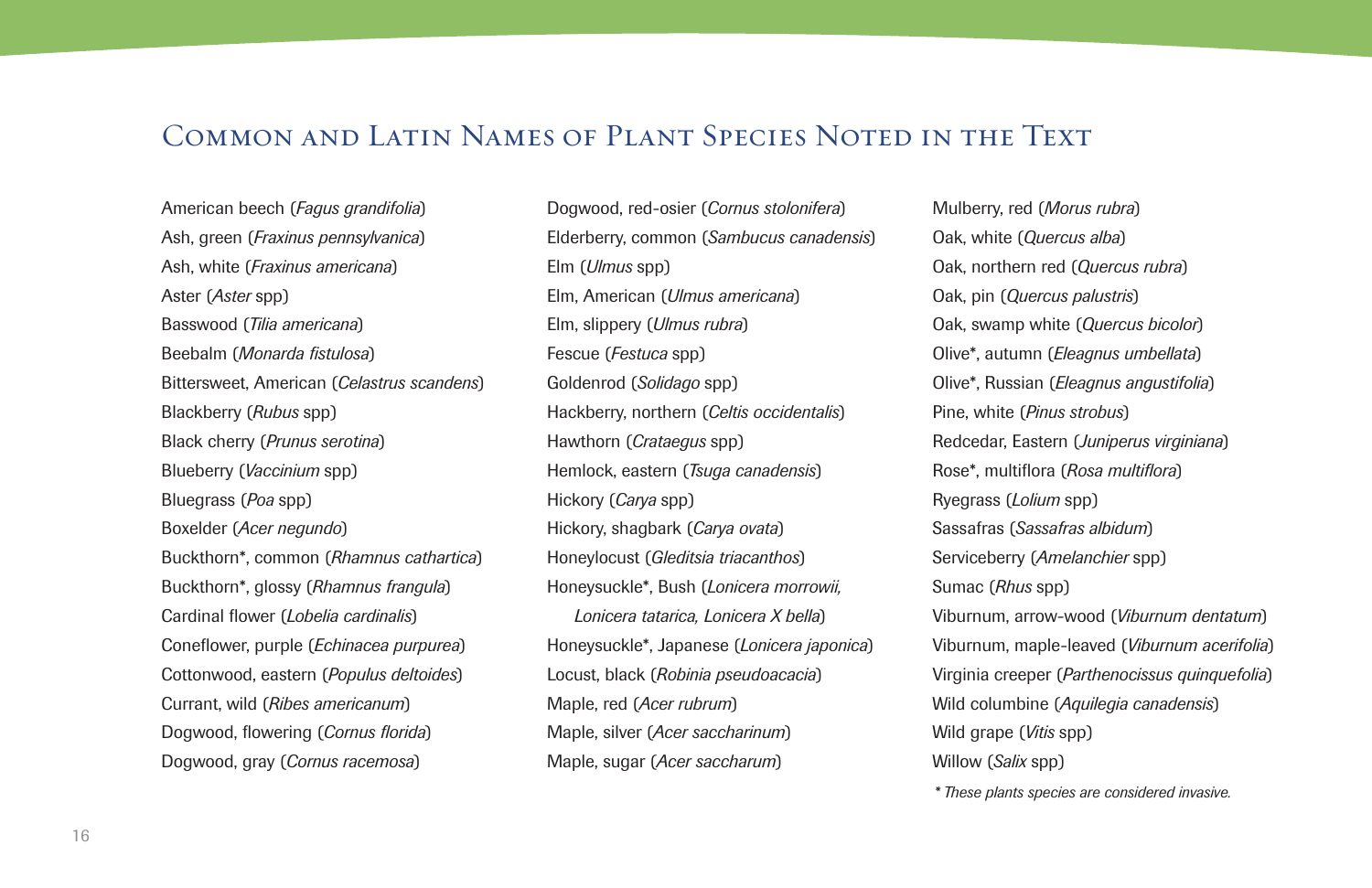## FOR MORE INFORMATION ON CREATING HABITATS FOR BIRDS:

Agard, K. *Migrant songbirds along Lake Ontario's shore*. (Central and Western New York Chapter of The Nature Conservancy, 1995).

Anderson, M., E. Durbin, T. Kemp, S. Lauer and E. Tramer. *Birds of the Toledo area*. (Ohio Biological Survey, 2002).

Black Swamp Bird Observatory, [bsbobird.org.](http://www.bsbobird.org)

Brooklyn Botanical Garden, [bbg.org/gar2/topics/wildlife/.](http://www.bbg.org/gar2/topics/wildlife/)

Chicago, City of and Audubon Chicago Region. *A habitat guide for Chicago landowners: enhancing your property for birds*. (Department of Environment, City of Chicago and Audubon Chicago Region, 2007).

Cornell Lab of Ornithology, [birds.cornell.edu.](http://www.birds.cornell.edu)

Cunningham. *Great garden companions*. (Rodale, 1998).

Henderson. L. *Landscaping for wildlife*. (Diane Books, 1994).

Kress. *The Audubon Society guide to attracting birds: creating natural habitats for properties large and small*. (Second edition, Cornell University Press, Ithaca, New York).

Kress, W. and R. Peterson. *The bird garden*. (Home Gardener's Library, 1995).

National Audubon Society, [audubon.org.](http://www.audubon.org)

The Natural Resources Conservation Service. Provides conservation planning assistance to individuals, groups, and units of government who implement conservation plans to conserve natural resources (soil, water, air, plants, animals).

National Wildlife Federation, [nwf.org/gardenforwildlife/.](http://www.nwf.org/gardenforwildlife/) Provides information on how you can create a Certified Wildlife Habitat right in your own backyard.

Nowak, Mariette. *Birdscaping in the Midwest: A guide to gardening with native plants to attract birds*. (Itchy Cat Press, 2007).

Ohio Department of Natural Resources-Division of Wildlife (1-800- WILDLIFE), [dnr.state.oh.us/Home/wild\\_resoursessubhomepage/](http://www.dnr.state.oh.us/Home/wild_resoursessubhomepage/ PublicationsRepository/tabid/10532/default.aspx) [PublicationsRepository/tabid/10532/default.aspx.](http://www.dnr.state.oh.us/Home/wild_resoursessubhomepage/ PublicationsRepository/tabid/10532/default.aspx) Information brochures on managing habitats for backyard wildlife.

Ottawa National Wildlife Refuge, [fws.gov/midwest/Ottawa/.](http://www.fws.gov/midwest/Ottawa/)

Rodewald, A. D. and M. C. Brittingham. *Incorporating wildlife needs into forest management plans*. (Ohio State University Extension 2001. Fact Sheet W-1-2001, Columbus, Ohio). [ohioline.osu.edu/w-fact/0001.html.](http://www.ohioline.osu.edu/w-fact/0001.html)

Terres, J. K. *Songbirds in your garden*. (Third edition, Hawthorn Books, Inc., 1977).

**Please cite this publication as:** Ewert, D.N. and P.G. Rodewald. 2008. *Managing habitats for migrating birds in the Western Lake Erie basin: a guide to landscaping and land management.* The Nature Conservancy.